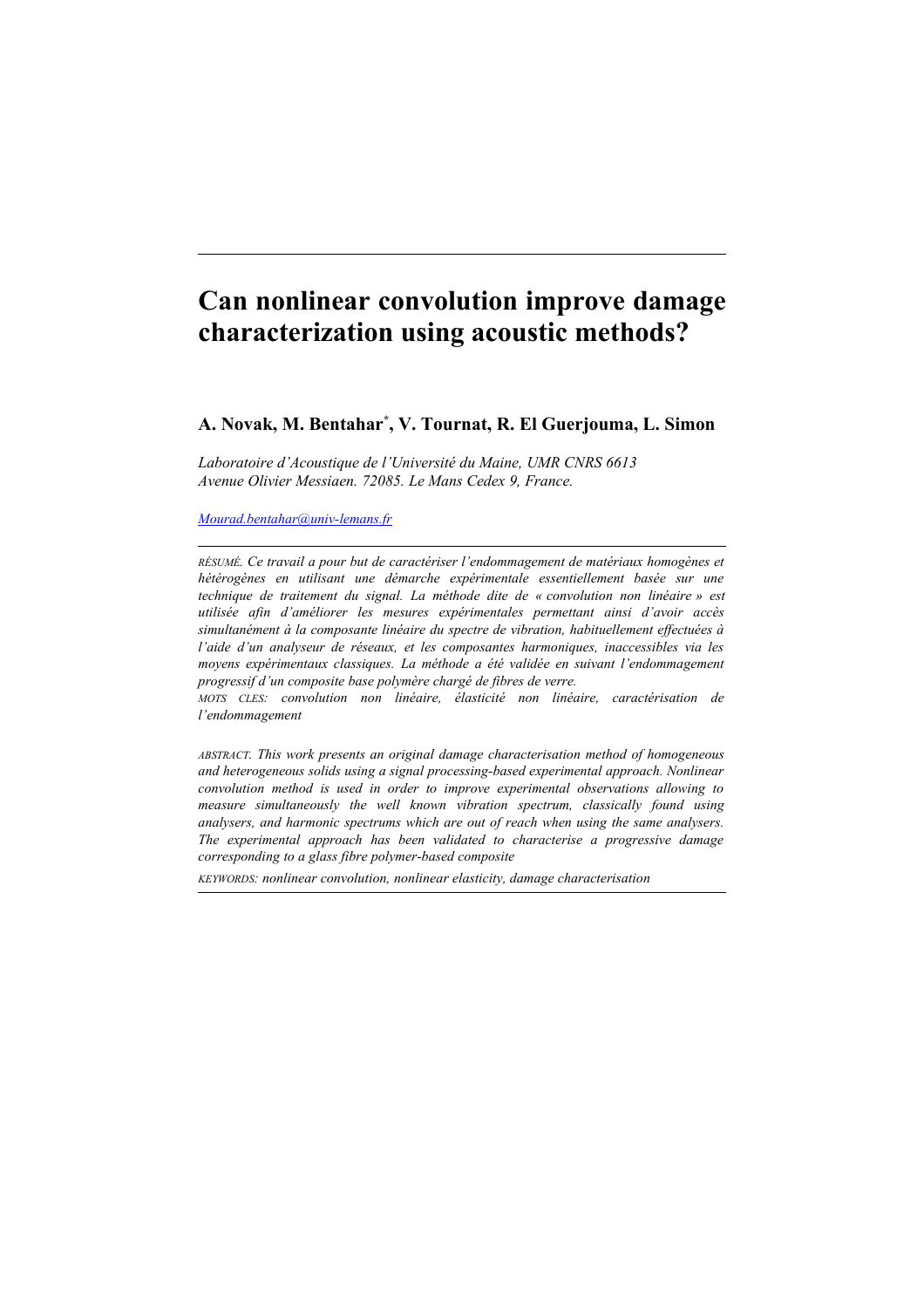#### 2 Nom de l'ouvrage

# **1. Introduction**

Very often, nonlinear acoustic techniques revealed their high sensitivity to microstructure evolutions of several kinds of materials at the time when no changes are observed on the usual linear acoustic parameters, namely attenuation and velocity. This is mainly due to the fact that elastic parameters corresponding to these materials (rocks, polymer-based composites, concrete, bone, etc.) are micro-strain amplitude dependent. This induced strain dependence is generally modelled by developing the elastic modulus K as:

$$
K = K_0 \left( 1 + \beta \varepsilon + \delta \varepsilon^2 + \dots \right) - \alpha \left( \varepsilon, \varepsilon \right) \tag{1}
$$

where,  $K_0$  is the linear modulus,  $\varepsilon$  is the strain,  $\beta$  and  $\delta$  represent the classical quadratic and cubic nonlinear parameters, respectively which can be developed as a combination of  $2<sup>nd</sup>$ ,  $3<sup>rd</sup>$  and  $4<sup>th</sup>$  order elastic constants and  $\alpha$  is the parameter of hysteretic nonlinearity.

From the acoustic wave propagation point of view, equation 1 formulates the nonlinear modulus in such a way that classical as well as hysteretic nonlinear behaviours are clearly differentiated. Indeed, when the micro-cracked material is excited with an acoustic perturbation of frequency  $f$  and amplitude  $\varepsilon$ , it generates higher frequency components 2f, 3f, etc. whose amplitudes are proportional to  $\varepsilon^2$ ,  $\varepsilon^3$ , etc. However, when the micro-cracked material is nonlinear hysteretic, amplitudes of odd and even harmonics are seriously disturbed when compared to the classical nonlinear case (for instance, some of odd harmonics amplitudes are higher than even harmonics, and the third harmonic is proportional to  $\varepsilon^2$ , etc.) (Abeele *et al.* 2001, Gusev *et al.* 1998, Bentahar *et al.* 2006, Johnson *et al.* 2005).

The nonlinear behaviour of micro-cracked materials could be acoustically characterized by using either standing waves (resonance modes to determine  $\alpha$ ) or single frequency tones (harmonics generation to determine  $\beta$  and  $\delta$ ). As these two measurements cannot be performed simultaneously, in terms of a well controlled frequency excitation, we propose in the following section a signal processing method to make the simultaneous characterization possible.

#### **2. Nonlinear convolution method**

The input signal used for the analysis is an exponential swept sine signal, i.e. a signal exhibiting an instantaneous frequency  $f_i(t)$  which increases exponentially with time (Fig. 1). Such a signal is also called an exponential chirp and is defined as: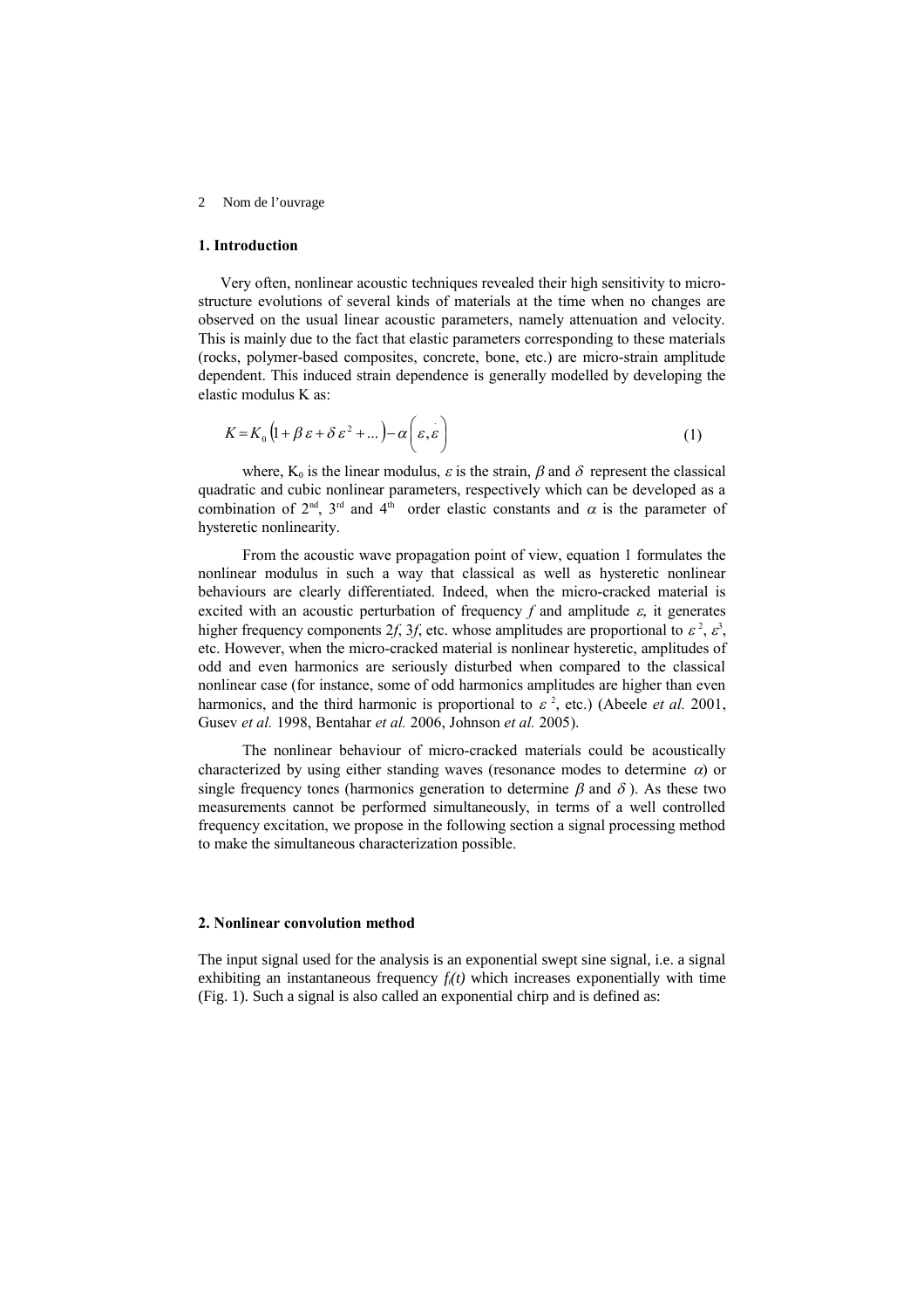$$
x_s = \sin\left\{2\pi f_1 L \left[\exp\left(\frac{t}{L}\right) - 1\right]\right\}
$$
 (2)

where, L is defined as

$$
L = \frac{1}{f_1} \text{Round}\left(\frac{\hat{T}f_1}{\ln\left(\frac{f_2}{f_1}\right)}\right) \tag{3}
$$

The properties of the swept sine signal are defined by start and end frequencies  $f_1$  ,  $f_2$ and by the approximate time support  $\hat{T}$  (Novak *et al.* 2009).



**Figure 1.** *Swept-sine signal xs(t) in time domain (below) with the time length chosen according to instantaneous frequency fi(t) (above).*

The basis of the method of identification is nonlinear convolution (Farina 2001). First, an inverse filter is generated as a time inverted input signal with decreasing amplitude (Farina 2001). Then, the ordinary linear convolution between the captured output signal and the inverse filter is calculated. The result of the convolution is a set of time shifted impulse responses called higher-order nonlinear impulse responses (Fig. 2). As the impulse responses are separated in time, they can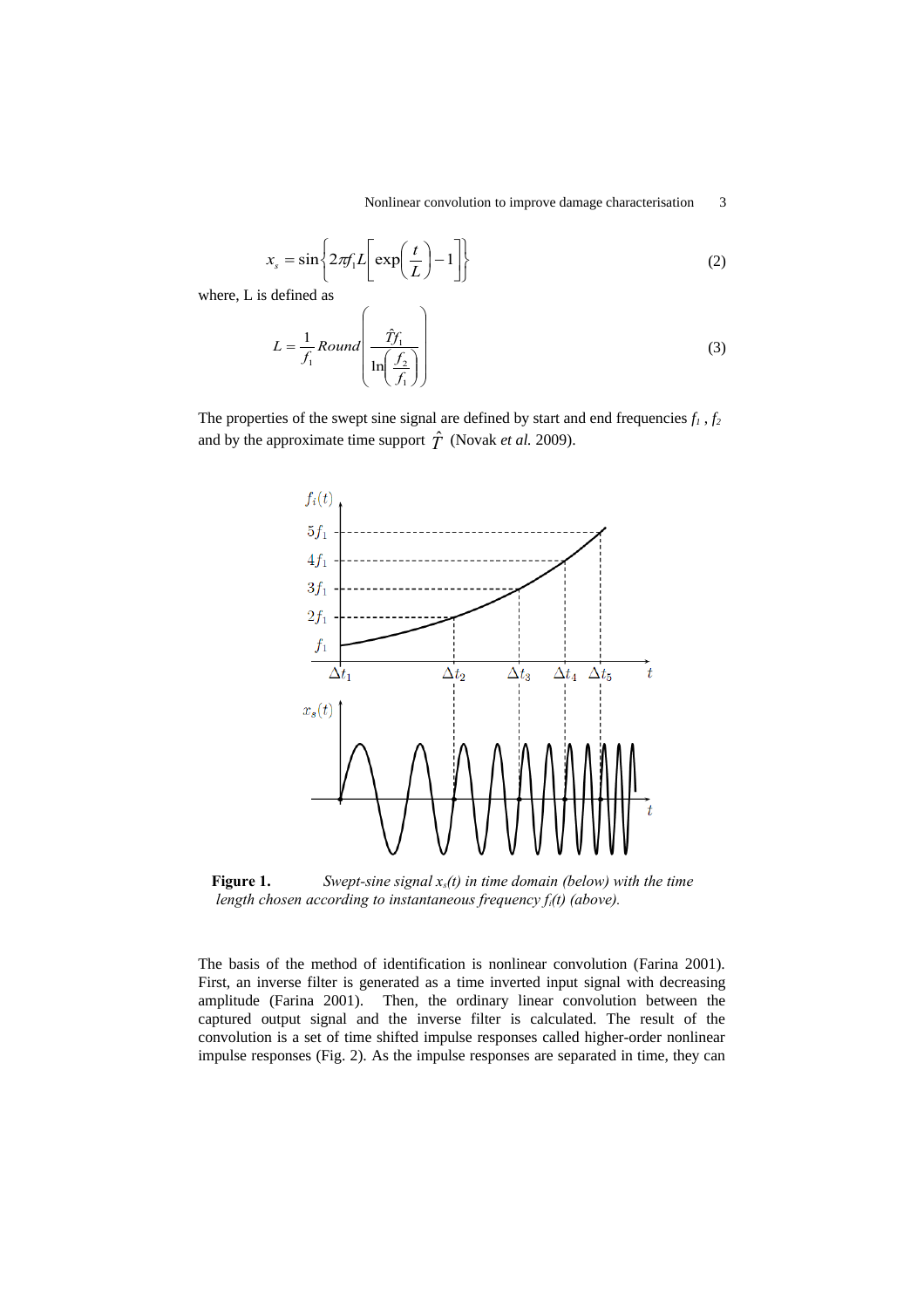#### 4 Nom de l'ouvrage

be easily windowed. Afterwards, the Fourier Transform of each separated higher order impulse response can be calculated. The results are called higher order frequency responses  $H_i(f)$ . The i-th response corresponds to the frequency evolution in amplitude and phase of the i-th higher harmonic when exciting the system with a harmonic signal. Thus, the method can within one measurement of time length  $\hat{T}$  characterise the nonlinear system in amplitude and phase not only for the fundamental harmonic as usual, but also for higher nonlinear harmonics. The principle of the method has been studied in detail in (Novak *et al.* 2009).



**Figure 2.** *Result of the nonlinear convolution process in the form of set of higher-order nonlinear impulse responses hi(t).*

#### **3***.* **Experimental Results**

Figure 3-a shows the experimental set up. A cross ply composite beam is excited around its three first flexural modes using a low frequency shaker. The beam response is detected by an accelerometer placed close to its free end. The nonlinear convolution method provides additional information compared to the classical resonance method. Indeed, in the case of the dispersive flexural modes for instance, it is always interesting to have the behaviour of the harmonics corresponding to the different resonance modes and define new damage sensitive parameters. In that sense, figure 3-b shows the fundamental resonance response as well as its second and third harmonics.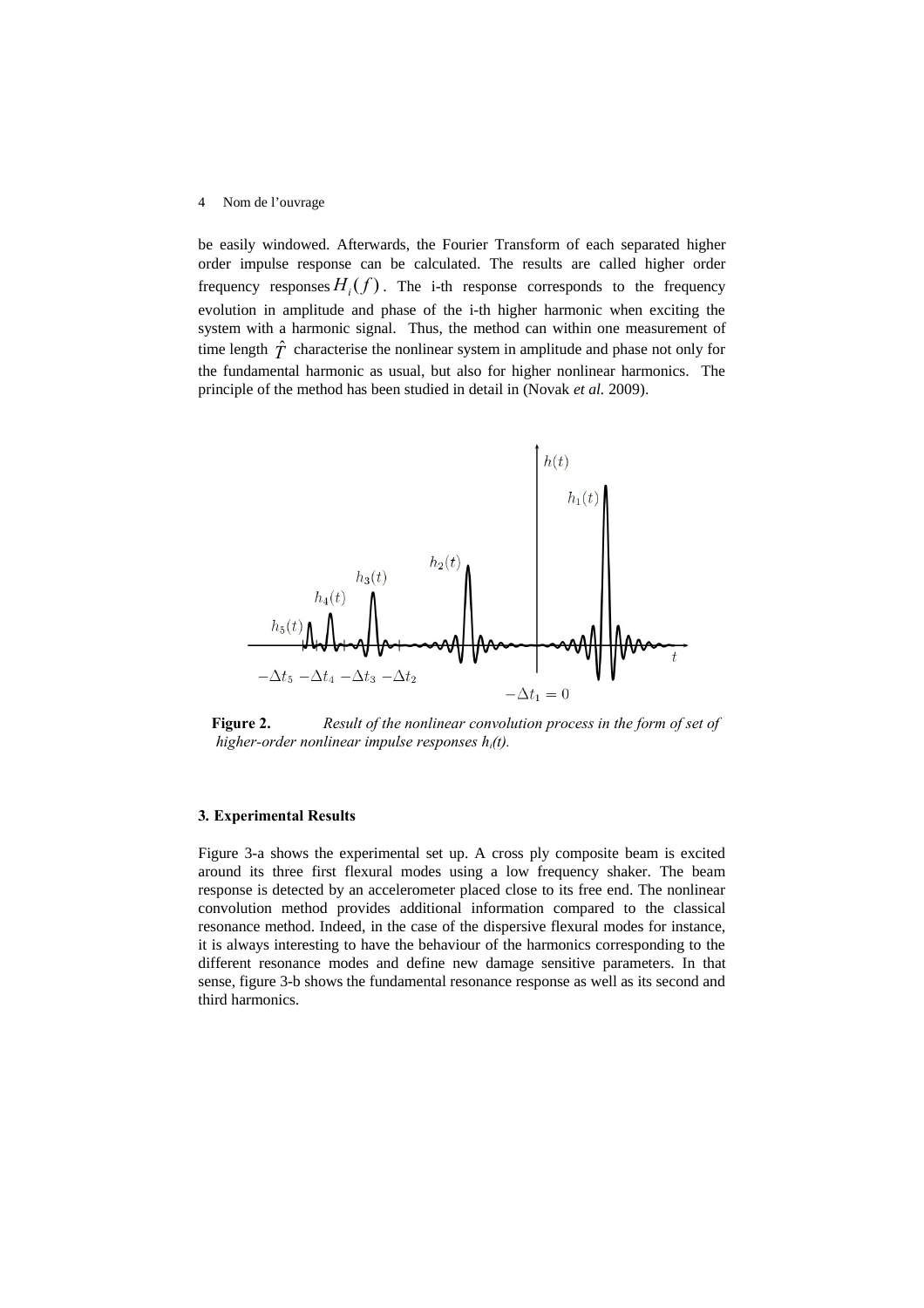

**Figure 3.** (a) Experimental device used for the nonlinear characterization; (b) Resonance response of the composite sample: the nonlinear convolution method allows to obtain the spectrums of the 2nd as well as the 3rd harmonics.

At a given excitation level, the existence of a second harmonic, that was absent at the intact state, is a damage indicator. This proves the existence of an interesting opportunity to follow the evolution of the  $2<sup>nd</sup>$  harmonic amplitude as a function of the fundamental's one. On the other hand, we have found that the fundamental bending frequency (~180Hz) as well as its second harmonic (~360Hz), do not have the same evolution as a function of the excitation amplitude when damage increases. Indeed, Table 1 shows the relative frequency shift  $\Delta f / f_0$  of three increasing damage states corresponding to a composite plate using step-off levels from 0 to 3 mm in 1 mm increment, where  $f_0$  is the lowest amplitude resonance frequency and  $\Delta f = f_0 - f$  where *f* is the resonance frequency at highest drive levels. As the increase of amplitude induces a softening in the composite properties we have  $f_0$  -  $f > 0$ .

| <b>State</b>                            |     |    |   |       |
|-----------------------------------------|-----|----|---|-------|
| (%) (fundamental)<br>$\mathscr{H}_0$    | ∪.J | ∪⊷ | . | 1.J   |
| $(\%)$ (2 <sup>nd</sup> harmonic)<br>Ť0 | ∪.J | ∪⊷ | پ | . . ا |

**Table 1.** Relative frequency changes corresponding to the the fundamental flexural mode (~180Hz) and its second harmonic (~360Hz):  $\Delta f = f_0 - f$  is the difference between resonance frequencies corresponding to lowest and highest excitation levels, respectively.

Beyond their sensitivity to damage creation and evolution (and hence their structural health monitoring potential), these very first results based on the nonlinear convolution method reveal to be an interesting tool for the study of the nonlinear behaviour of materials (hysteretic or classic). In that sense, we are developing this study on other materials, such as glass bars and metal based-composites, in order to understand in a better way the influence of an increasing damage on their nonlinear vibrations as well as the physics that lies behind them.